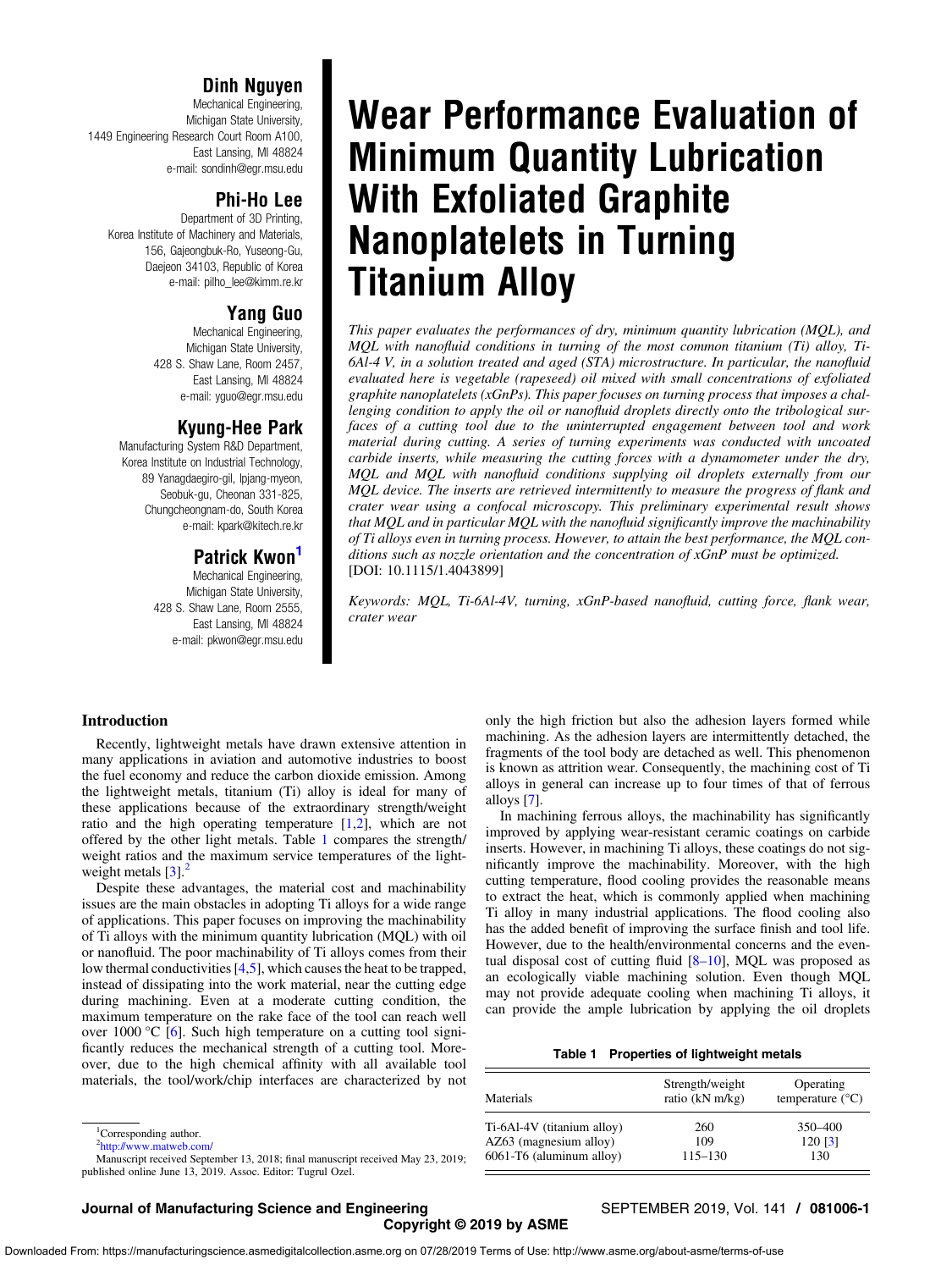generated by compressed air. This paper explores MQL as an alternate enhancement technology for turning Ti alloys and studies the capability and limitation of this technology for the turning process where the uninterrupted engagement between tool and work material during cutting offers a severe challenge in supplying oil/nanofluid droplets at the tool/work/chip interfaces.

MQL-based machining uses a minute amount of oil (typically between 5 and 500 cc/h), which is transformed into micron-sized droplets by applying compressed air. These droplets are applied directly onto the tool/work/chip interfaces to enhance various machining processes. Heinemann et al. [[11\]](#page-7-0) carried out deep hole drilling experiments on AISI 1045 steels with three media such as synthetic ester, synthetic ester with 20% alcohol, and oil-free synthetic lubricant with water, while applying external MQL. The best results were obtained with the oil-free synthetic with water due to the high cooling capacity and low viscosity. Yoshimura et al. [[12\]](#page-7-0) reported the device to generate the water droplets covered with oil film and carry out MQL experiments. The results showed that the combination of oil and water as MQL media with improved cooling ability reduced the cutting force.

More recently, MQL machining with nanofluid has been applied to enhance the machinability. Shen et al. [\[13](#page-7-0)] carried out the MQL grinding experiment with the nanofluid mixed with  $M_0S_2$  nanoparticles and reported the considerable reduction in cutting force. Park et al. [[14\]](#page-7-0) reported the outstanding results on flank wear with vegetable oil mixed with small concentrations of exfoliated graphite nanoplatelets (xGnPs) in the milling process of AISI 1045. Spherical nanoparticles were used to enhance the ball/ rolling bearing effects. Nano-diamond, nano-alumina, and fullerene  $(C_{60})$  are the representative spherical nanoparticles. Lee et al. [\[15](#page-7-0)] observed the reduction in cutting forces and the improvement in the workpiece surface qualities during microgrinding process using MQL with nano-diamond and alumina particles and found that the size and concentration of the nanoparticles are important parameters. They also investigated the thermal effects of nanodiamond during microgrinding process using MQL [\[16](#page-7-0)]. With experimental and computational fluid dynamics results, they reported on the tribological benefits and high heat transfer enhanced by the nano-diamond particles in reducing the temperature on the workpiece surface.

The research works described above show the improved machinability when MQL with nanofluid is used for drilling, milling, and grinding. However, its effectiveness in turning process has not been studied extensively. Even though the effectiveness of MQL may be questionable due to the uninterrupted engagement of the workpiece on cutting tool, limited numbers of research works on turning process with MQL with or without nanofluid were reported with conflicting results. Attanasio et al. [[17\]](#page-7-0) performed the turning experiment on normalized 100Cr6 steel with  $TiN/Al_2O<sub>3</sub>/TiCN$ coated insert in MQL condition of ester oil with extreme pressure additives (COUPEX EP46). The results showed that the tool life was improved when the nozzle is applied on the flank face. On the contrary, Bruni et al. [[18\]](#page-7-0) conducted MQL turning experiments on AISI 1040 steel with vegetable oil at the cutting speed of 235 m/min, and the results, however, showed no improvement in tool wear and surface quality compared with the dry condition. Dhar et al. [[19\]](#page-7-0) turned AISI-1040 steel with MQL of Mobil Cut-102, and both the cutting force and flank wear were reduced compared with the dry condition. Khan et al. [[20](#page-7-0)] reported the turning experiment on AISI 9310 alloy steel with vegetable oil based MQL in the wide range of high cutting speed from 223 to 483 m/min, and the result showed the reduction in cutting temperature and flank wear and the elimination of built up edge. Other various turning experiments were carried out on various ferrous alloys showing the reduction in cutting force, temperature, and surface roughness with MQL  $[21–26]$ . Thus, some of the literature mentioned do not always provide the conclusive evidence if MQL can provide the effective enhancement in turning process, and more importantly the effectiveness of MQL depends extensively on the machining and MQL conditions.

Furthermore, a very limited research work reported on turning process of Ti alloy especially with MQL and MQL with nanofluid, and many detailed processing parameters and machining conditions are not well established. Revankar et al. [[27\]](#page-7-0) conducted the MQL turning of Ti-6Al-4V alloy using the polycrystalline diamond tool and optimized speed, feed rate, and lubricant flow rates for better surface finish. Raza et al. [\[28](#page-7-0)] performed turning experiments with Ti-6Al-4V alloy under many conditions such as dry, MQL, minimum quantity cooled lubrication (MQCL), cooled air, flood, and cryogenic conditions. The results show that MQL and MQCL conditions turn out to be feasible alternatives at low feed and speed conditions. Liu et al. [[29\]](#page-7-0) also performed a series of turning experiments of the nanocomposite-AlCrN/amorphous- $Si<sub>3</sub>N<sub>4</sub>$  coated insert on Ti-6Al-4V alloy with a wide range of cutting conditions by applying vegetable oil based MQL on flank side to find an optimal cutting condition for minimizing surface roughness. Gupta and Sood [\[30](#page-7-0)] and Gupta et al. [\[31](#page-7-0)] performed MQL turning process of Ti-6Al-4V alloy with few nanofluid (the 3 wt% concentration of nano-scale graphite,  $MoS<sub>2</sub>$ , and  $Al<sub>2</sub>O<sub>3</sub>$  in vegetable oil). Among the machining parameters, the best surface finish and the minimal tool wear were found to be at low cutting speed, low feed rate, high approach angle, and graphite-based nano-fluids. Recently, Sartori et al. [\[32](#page-7-0)] carried out MQL experiments with varying concentrations of solid lubricants, graphite, and polytetrafluoroethylene particles in water and vegetable oil to improve the machinability of Ti-6Al-4V in finish turning in one cutting condition (cutting speed of 80 m/min, feed rate of 0.2 m/rev, and depth of cut is 0.2 mm). The nose wear results showed that all MQL experiments reduced the wear to 35–50%.

This paper discusses our results from our turning experiment of Ti-6Al-4V alloy in the solution treated and aged (STA) microstructure under dry, MQL, and MQL with nanofluid conditions. Apart from the nanofluid with various nanoparticles, which are used by Lee et al. [[15,16](#page-7-0)] and Gupta and Sood [[30\]](#page-7-0) and Gupta et al. [[31\]](#page-7-0), we found that nanofluid made of xGnPs with certain aspect ratios (high diameter/thickness ratio due to their nanoscale thickness) was necessary to provide the significant advantages in MQL. This paper reports on our turning experiments to determine if MQL is indeed effective in turning Ti alloys at high cutting speed. The results were significantly depended on the orientation of the MQL nozzle as the orientation and pressure of the coolant applied dictates its effectiveness in improving tool life in the flood condition [[33\]](#page-7-0). Therefore, the optimal nozzle orientation must be first defined for the turning conditions employed, and an additional series of MQL turning experiments with the optimum nozzle orientation is conducted to compare the performances of various nanofluid with varying concentration of xGnPs. The experimental results of cutting force and tool wear show that MQL is effective, and MQL with nanofluids is even more effective in improving the machinability when turning Ti alloy.

# Turning Experiments Materials

In the experiments, a Ti-6Al-4V (Al, 6 wt%; V, 4 wt%; and Ti, 90 wt% with Fe max 0.25 wt% and O max 0.2 wt%) round bar with the diameter of 127 mm and the length of 648 mm in the STA microstructure [\[34](#page-7-0)] was used as a workpiece. The microstructure captured by scanning electron microscopy (SEM) in the backscattered electron imaging mode is shown in Fig. [1,](#page-2-0) which consists of fully equiaxed alpha grains (dark color) and lamellar phase (light color) with alternating layers of alpha and beta phases [\[35](#page-7-0)]. The microstructures of Ti-6Al-4Vs typically consist of various combinations of the alpha and lamellar phases. The STA microstructure is a good representation of Ti-6Al-4V with the similar contents of both alpha and lamellar phases. Due to the presence of the lamellar phase, both flank and crater wear become significant at the high cutting speed used in this experiment [\[35](#page-7-0)].

Uncoated carbide inserts (SCMW 432-H13A, Sandvik Coromant, Hebron, KY) with the rake and relief angles of 0 deg and 7 deg, respectively, were chosen. These inserts, whose average size of

# 081006-2 / Vol. 141, SEPTEMBER 2019 **Transactions of the ASME**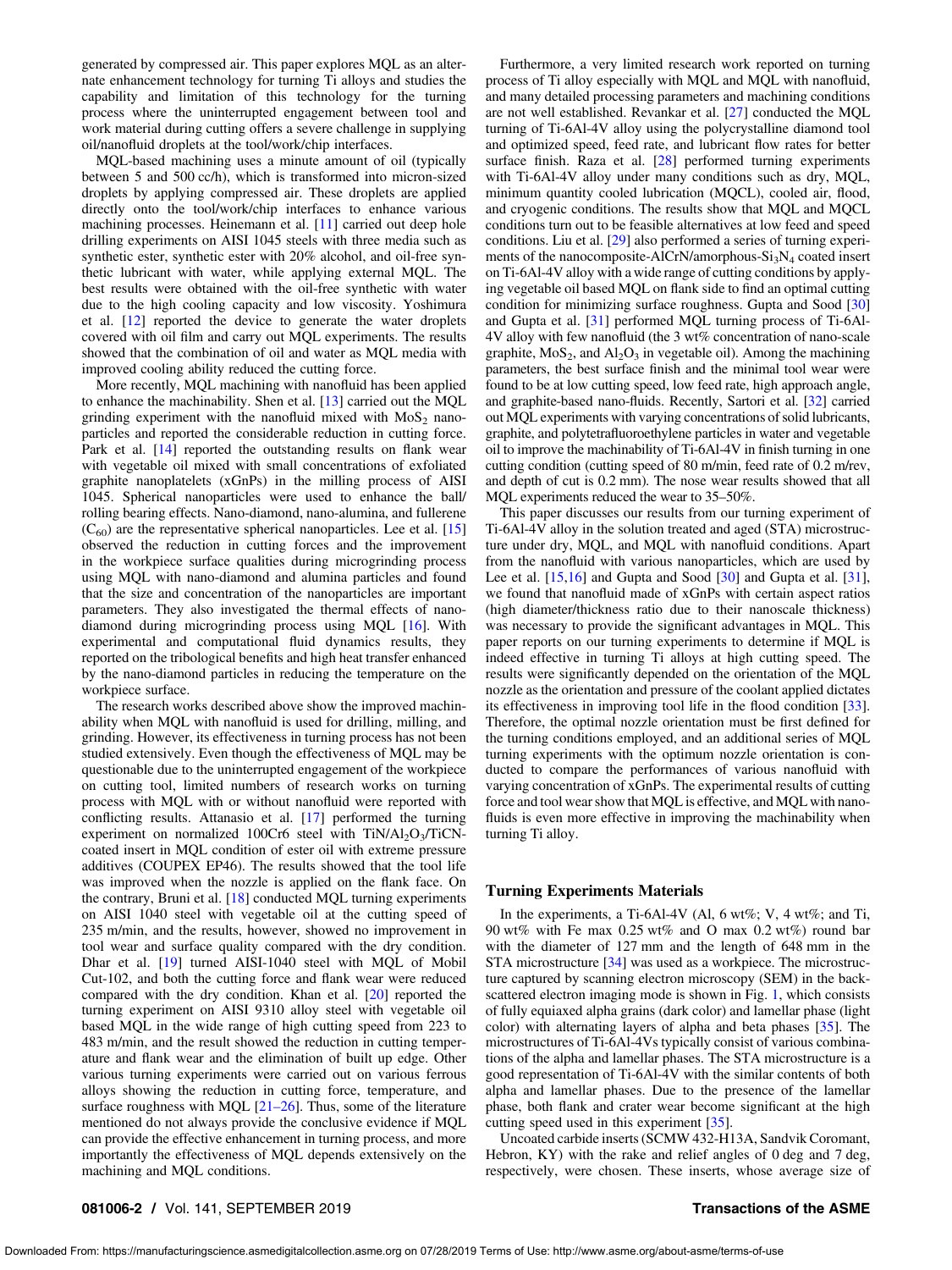<span id="page-2-0"></span>

Fig. 1 Microstructure of Ti-6Al-4 V in the STA condition<br>Fig. 2 SEM image of xGnP [[37\]](#page-7-0)

Table 2 Specification of the uncoated carbide insert used



the carbide grains is  $1 \mu m$ , do not have any chip breaker to minimize the cutting temperature variations on the rake face. The detailed specification of the insert is given in Table  $2<sup>3</sup>$ .

The rapeseed-based oil (Coolube 2210, Unist Inc., Grand Rapid, MI) with the flash temperature of 200 °C was applied to generate MQL mist. The xGnPs are produced by XG Science, Inc. (Lansing, MI) from graphite intercalated compounds through the reaction in acids and their proprietary exfoliation process using a microwave method in order to obtain the size reduction (mostly thickness)  $[36]$  $[36]$ . Based on the previous success on the milling process  $[37]$  $[37]$ ,<sup>4</sup> the xGnP-M5 (or simply M5) grade was chosen and mixed with the oil to generate the nanofluid for MQL. Figure 2 shows the SEM image of M5 grade with the diameter of  $5 \mu m$ , the thickness of 6–8 nm, and the surface area of 120–150  $\text{m}^2/\text{g}$ . The mixing with the oil was performed with the magnetic stirrer (1120049SH by Fisher Scientific Inc.) at 700 rpm for 30 min and then sonicated using CPX 15337427 (Fisher Scientific Inc.) for 1 h to produce the stable nanofluid. The stabilities of the nanofluid with 0.1, 0.5, and 1.0 weight (wt%) of xGnP M5 grade were observed after 72 h as shown in Fig. 3. The stable mixtures were attained with the nanofluid with 0.1 and 0.5 wt% of xGnPs but not with 1.0 wt% of xGnPs, which must then be applied in MQL experiment before the segregation of xGnPs.

Experimental Setup. The straight turning experiments were conducted on our CNC Lathe (TL01, Haas Automation Inc., CA). The uncoated carbide inserts were mounted with the screw on the tool holder (SSBCR-2525M-12, Sandvik Coromant, Hebron, KY). The MQL dispensing system Uni-MAX (Unist Co., Grand Rapid, MI) was used to deliver the oil or nanofluid mist with the compressed air to the work–insert interface externally through its nozzle. The cutting forces in three directions were measured during the turning tests with Kistler stationary dynamometer (Kistler Instrument Corp., Amherst, NY). The cutting forces from the inserts mounted on Kistler tool holder type 9403 for the 25 ×





Fig. 3 Stability in mixtures of oil: (a) 0.1, (b) 0.5, and (c) 1.0 wt% xGnP M5 after 72 h

25 shank cutting tool were measured by Kistler Piezo-Multicomponent Stationary Dynamometer type 9257B. The Kistler Multichannel Charge Amplifier type 5070A was used to amplify the input charges generated from the dynamometer. The channel sensitivities of the multichannel charge amplifier were set for −7.854, −7.818, and −3.727 pC/N corresponding to the cutting forces in the  $x$ ,  $y$ , and  $z$  directions, respectively. The amplifier signal was obtained and converted using the Kistler acquisition system type 5697A, and Kistler Dynoware type 2825A was used to store the force data in a computer. The force data acquisition was set at the rate of 100 sample/s. The experimental setup is shown in Fig. [4.](#page-3-0) Even though two nozzles were shown in Fig. [4,](#page-3-0) this paper examines the isolated impact of applying MQL at either rake or flank surface, and only one of two nozzles was implemented.

Experimental Design and Conditions. Turning experiments of Ti-6Al-4V workpiece are conducted in three distinct conditions, dry, MQL, and MQL with nanoplatelets (0.1, 0.5, 1.0, and 2.0 wt% of xGnP in M5 grade) to compare their performances. The advantage of the external MQL is that the location and orientation of the nozzle can be optimized. The nozzle distance is predetermined to be optimum at the distance of 5 cm based on our previous work [[14\]](#page-7-0). The nozzle orientation defined by pitch and yaw angles is illustrated in Fig. [5](#page-3-0). The pitch angle is the angle between the feed rate direction (or  $x$ -direction in Fig.  $5$ ) and the projection of the nozzle direction onto XY plane. In this study, the yaw angle of the nozzle is set at three distinct angles, 15 deg, 30 deg, and 45 deg and denoted to be Y15, Y30, and Y45. Three distinct pitch angles of 15 deg, 45 deg, and 75 deg tested are denoted as RN15, RN45, and RN75, respectively, while the pitch angle of −85 deg is denoted as FN.

Due to the space limitation on the flank side, only one FN condition set at the pitch angle of −85 deg, which represents the nozzle pointing at the flank surface, was feasible. Because

# Journal of Manufacturing Science and Engineering Subsection SEPTEMBER 2019, Vol. 141 / 081006-3

<sup>&</sup>lt;sup>3</sup>[https://www.sandvik.coromant.com/en-gb/products/pages/productdetails.aspx?c](https://www.sandvik.coromant.com/en-gb/products/pages/productdetails.aspx?c=SCMW%20432%20%20%20%20%20%20%20%20%20%20%20%20H13A)= [SCMW%20432%20%20%20%20%20%20%20%20%20%20%20%20H13A](https://www.sandvik.coromant.com/en-gb/products/pages/productdetails.aspx?c=SCMW%20432%20%20%20%20%20%20%20%20%20%20%20%20H13A) <sup>4</sup>

<https://xgsciences.com/materials/graphene-nano-platelets/>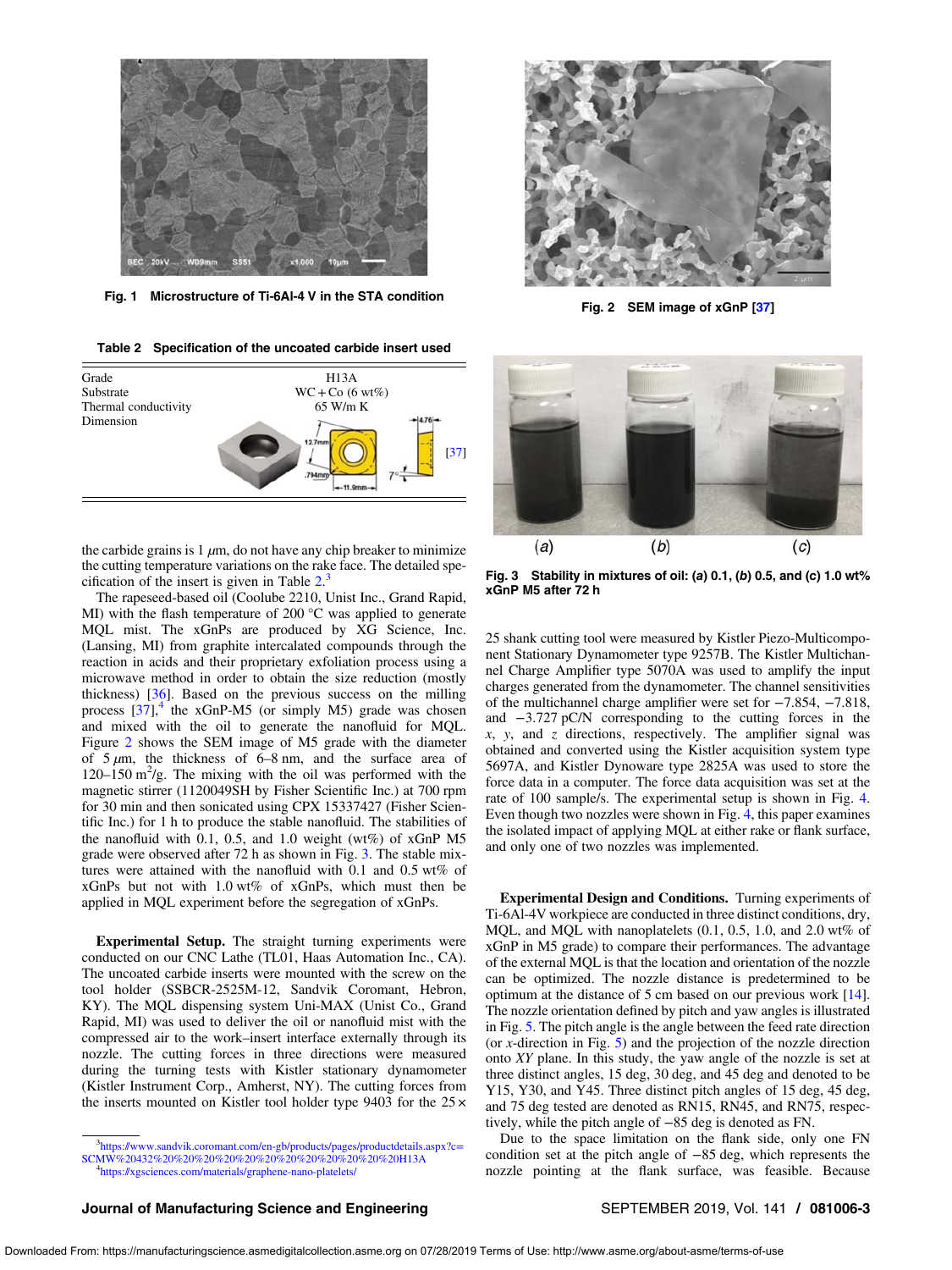<span id="page-3-0"></span>

Fig. 4 Experimental setup



Fig. 5 The cutting forces measured and the orientation of MQL nozzle in turning center

RN15Y15 provides the best performance in terms of tool wear, further MQL experiment with various nanofluid was restricted to RN15Y15. Four distinct nanofluid with xGnPs (M5 grade) concentrations of 0.1, 0.5, 1.0, and 2.0 wt%, denoted as RN15Y15wt0.1, RN15Y15wt0.5, RN15Y15wt1.0, and RN15Y15wt2.0, respectively, were used to determine the optimum concentration of xGnP (M5 grade) in nanofluid. The complete list of the MQL experiments is provided in Table 3.

The uncoated carbide insert was mounted by the screw on a tool holder SSBCR-2525M (Sandvik Coromant, Hebron, KY) with the rake angle of 0 deg. As shown in Fig. 4, the large plate was added to support the dynamometer to level the tool tip with the centerline of the workpiece during the straight turning experiments. For each experimental condition, the surface cutting speed, depth of cut, and feed rate are fixed at 122 m/min, 1.2 mm, and 0.127 mm/rev, respectively. For the MQL, the flow rate and pressure of the MQL mist were 1.5 ml/min and 0.055 MPa (8 psi) based on our previous work [\[14](#page-7-0)], which determined the optimum pressure to deposit most of the droplets onto the tribological surfaces of the insert. The MQL conditions are summarized in Table 4.

Table 3 Experimental design of MQL experiments

| Cases                   | Conditions                      | Pitch angle of nozzle    | Yaw angle<br>of nozzle |
|-------------------------|---------------------------------|--------------------------|------------------------|
| Dry                     | Dry                             |                          |                        |
| <b>FNY15</b>            | MOL                             | $-85$ deg (flank nozzle) | $15$ deg               |
| <b>RN15Y15</b>          | MOL                             | 15 deg (rake nozzle)     | $15$ deg               |
| <b>RN15Y30</b>          | MOL                             | 15 deg (rake nozzle)     | $30$ deg               |
| RN15Y45                 | MOL                             | 15 deg (rake nozzle)     | 45 deg                 |
| RN45Y15                 | MOL                             | 45 deg (rake nozzle)     | $15$ deg               |
| <b>RN75Y15</b>          | MOL                             | 75 deg (rake nozzle)     | $15$ deg               |
| <b>RN15Y15</b><br>wt0.1 | MOL with $0.1$ wt%<br>$xGnP$ M5 | 15 deg (rake nozzle)     | 15 deg                 |
| <b>RN15Y15</b><br>wt0.5 | MOL with $0.5$ wt%<br>$xGnP$ M5 | 15 deg (rake nozzle)     | $15$ deg               |
| <b>RN15Y15</b><br>wt1.0 | MOL with $1.0$ wt%<br>$xGnP$ M5 | 15 deg (rake nozzle)     | $15$ deg               |
| <b>RN15Y15</b><br>wt2.0 | MOL with $2.0$ wt%<br>$xGnP$ M5 | 15 deg (rake nozzle)     | $15$ deg               |

## Table 4 External MQL spraying conditions

| Lubricant               | Dry, vegetable oil (Coolube 2210),<br>lubricant enhanced by xGnP 0.5 wt% |
|-------------------------|--------------------------------------------------------------------------|
| Air pressure            | 8 psi                                                                    |
| Flow rate               | $1.5$ ml/min                                                             |
| Hole diameter of nozzle | $3.2 \text{ mm}$                                                         |
| Pitch angles of nozzle  | 15 deg, $45$ deg, $75$ deg (rake), and $5$ deg (flank)                   |
| Nozzle distant          | $50 - 60$ mm                                                             |

Tool Wear Analysis. After turning certain cutting lengths, the Ti-adhesion layers on the inserts are etched by hydrofluoric acid (52 wt%) to capture the extent of both flank and crater wear with Olympus Fluoview FV1000 Confocal Laser Scanning Microscopy (CLSM) using reflect laser z-stack with the magnification of 20× and the step size of  $1 \mu m$  The CLSM data including conjugal focal plane images are overlapped to generate the height encoded images (HEI) (Fig.  $6(a)$  $6(a)$ ). The noise from the HEI must be removed using the wavelet-based algorithm developed in MATLAB [[38\]](#page-7-0). Three-dimensional images are constructed as shown in Fig.  $6(b)$  $6(b)$ . In Figs.  $6(c)$  and  $6(d)$ , the two-dimensional profiles in crater wear with 75 deg from  $x$ -axis (along the chip flow) were extracted, while the profile representing flank wear was processed similarly with the vertical profiles.

# Results and Discussion

Cutting Forces. A sample dynamometer reading representing the three force signals in  $x$  (feed),  $y$  (radical), and  $z$  (tangential) directions were presented in Fig.  $7(a)$  $7(a)$ . The results from our dry condition are similar to the force data in dry condition reported by Sun et al. [[39\]](#page-7-0). The averages of the measured forces and the variations in the cutting forces in three directions are calculated and presented in Figs.  $7(b)$  $7(b)$  and  $7(c)$ , respectively, for all cases. As will be explained, the best tool wear result was observed with RN15Y15, which is chosen as the reference to compare the effect of the concentration of M5, represented by four additional data, 0.1%, 0.5%, 1.0%, and 25% in weight. The M5 grade of xGnPs has performed the best among many grades. Many other xGnP grades with nanoscale thickness and other thicker graphite platelets with microscale thickness were used in our previous work [[37\]](#page-7-0). Interestingly, the graphite platelets with microscale thickness will accelerate tool wear.

As shown in Fig.  $7(b)$  $7(b)$ , the average cutting forces in the x, y, and z directions in the dry condition are 253 N, 165 N, and 409 N, respectively, while the three average forces in all MQL conditions ranging between 184 and 225 N, 135 and 158 N, and 322 and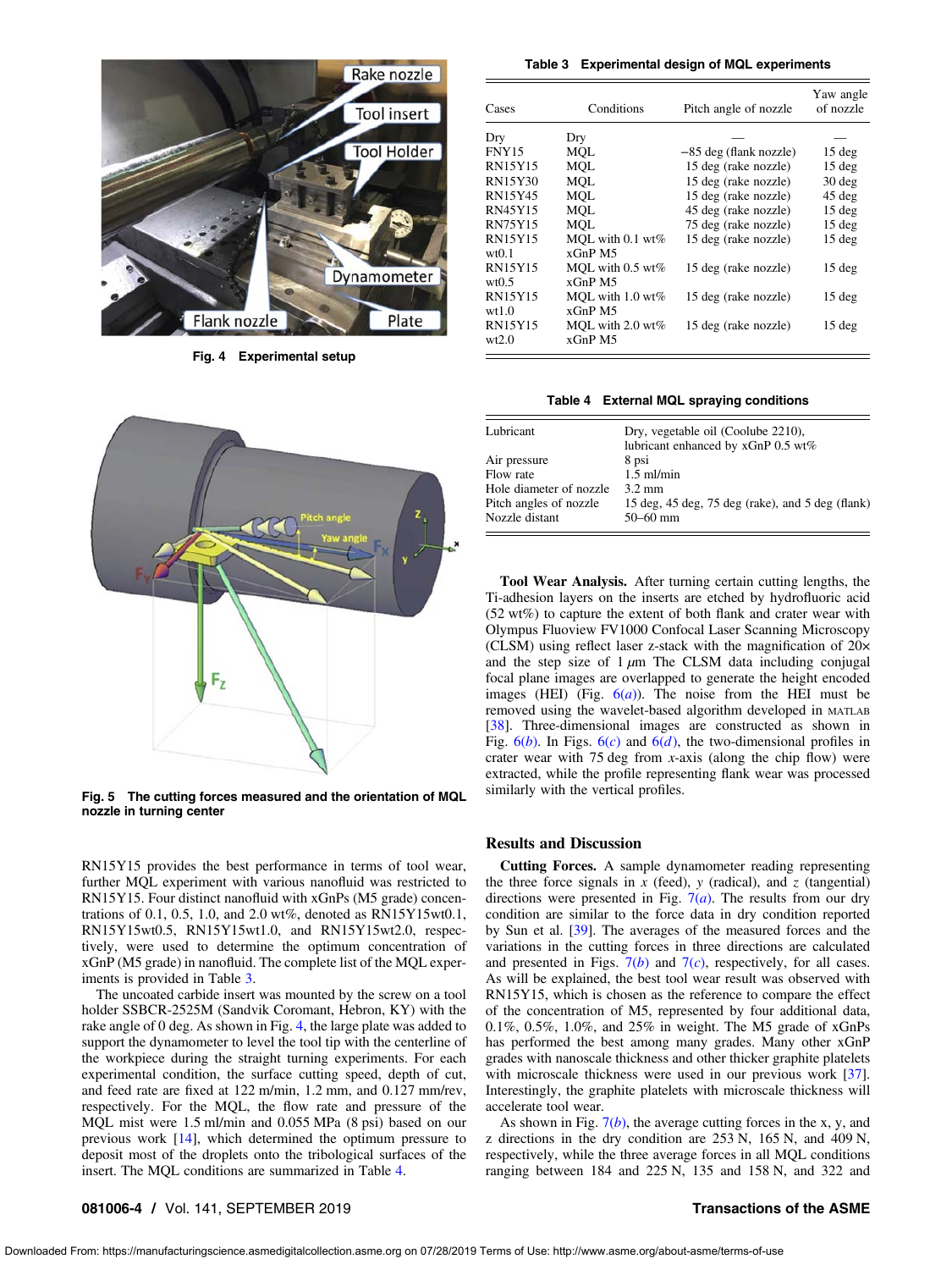<span id="page-4-0"></span>

Fig. 6 Tool wear analysis with 3D confocal images: (a) HEI image, (b) 3D confocal image, (c) 2D profile of flank wear, and (d) 2D profile of crater wear

352 N, respectively, are consistently reduced. With the variation of the pitch angle of the MQL nozzle, the average cutting forces in RN45Y15 show slightly smaller than those of RN15Y15 and RN75Y15. Regarding the yaw angle, the average cutting forces of RN15Y45 were reduced slightly compared with those of RN15Y15 and RN15Y30. With the nanofluid of 0.5% of M5 (RN15Y15), the forces in  $x$ ,  $y$ , and  $z$  directions were decreased by 15.1%, 9.7%, and 7.7%, respectively, compared with RN15Y15. As shown in Fig.  $7(b)$  $7(b)$ , the cutting forces in x and y directions have in general decreased with the presence of xGnPs.

Figure  $7(c)$  $7(c)$  shows the variations in the cutting force measurements. Clearly, the variations in the dry condition are substantially higher in all three directions than any MQL conditions. The variations in cutting forces (in  $x$ ,  $y$ , and  $z$  directions) in dry condition are 128N, 169N, and 291 N, and those in MQL conditions range between 72N and 92N, 87N and 117N, and 111N and 159N, respectively. Both the average and the variation in cutting forces in three directions in dry condition are significantly higher than those in MQL condition with the lubrication provided by the oil or nanofluid droplets landed between tool–work interfaces. These force data imply that the cutting time of any MQL condition lasted much longer than that of dry condition. More importantly, the MQL with nanofluid further reduce the cutting forces, expecting better performances.

Tool Wear. To present the progress of tool wear, the average flank land  $(V_B)$  and maximum crater depth  $(K_t)$  as a function of

# Journal of Manufacturing Science and Engineering Subsection SEPTEMBER 2019, Vol. 141 / 081006-5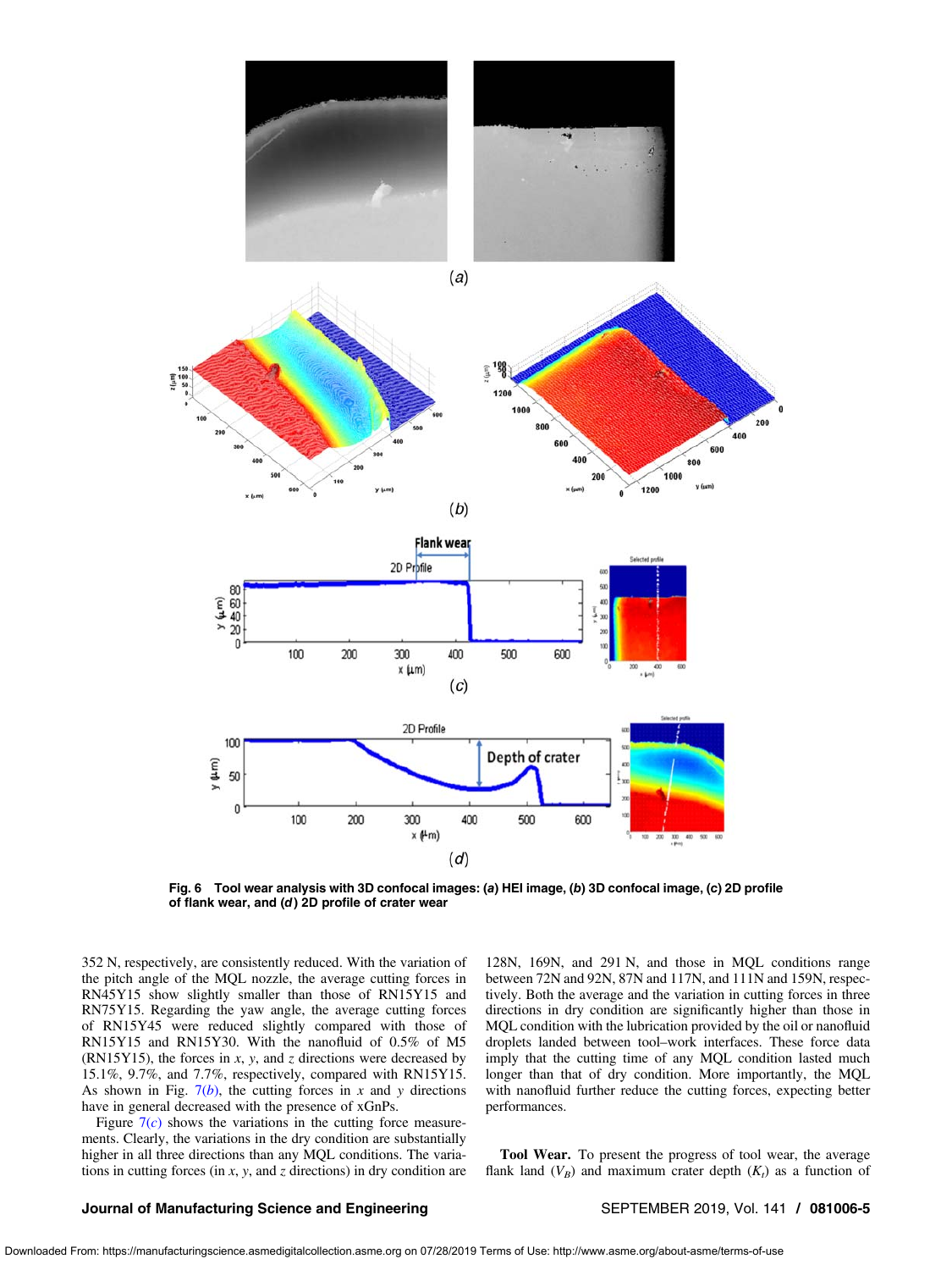<span id="page-5-0"></span>

Fig. 7 Cutting forces in x, y, and z directions under various conditions: (a) force signals from dynamometer, (b) average cutting forces, and (c) variation in cutting force

cutting length under dry and various MQL conditions are presented in Figs.  $8(a) - 8(d)$  $8(a) - 8(d)$  based on our confocal measurements. The characteristic progress of flank wear is that, after the initial wear, the steady-state wear takes place followed by the abrupt acceleration in wear, which in this case is caused by the attrition wear mentioned earlier, while the crater wear depth steadily increases in each condition without any distinct difference among various conditions till the attrition wear fractures the inserts. Typically, the tool life criterion is defined as the average flank wear land reaching  $300 \mu m$ [[40,41](#page-7-0)]. Thus, the turning experiments were continued until the flank wear land reaches  $300 \mu m$ .

In dry condition, the flank wear of  $300 \mu m$  reached when the cutting length reached 265 m. Among various pitch angle conditions in the MQL experiments, the cutting length in RN15Y15 reached 380 m, which is significantly longer than those of FN, RN45Y15, and RN75Y15 at 310, 325, and 360 m, respectively. Comparing the various yaw angles in the MQL experiments, RN15Y15 achieved a longer cutting length than those of RN15Y30 and RN15Y45, which measured 292 and 326 m, respectively. Therefore, this study concludes that the nozzle orientation represented by the pitch angle of 15 deg and the yaw angle of 15 deg was optimal in terms of flank wear. It is interesting to note that, in the FN condition where the oil mist is sprayed on the flank face, the flank wear did not necessary reduced compared with the other MQL conditions where the oil mist was applied on the rake face. Conversely, the crater wear obtained from the FN condition is comparable to dry and the other MQL conditions where the oil mist was applied on the rake face.

Clearly, among the MQLs with nanofluid, flank wear in the MQL with the nanofluid with 0.5 wt% of M5 were significantly diminished compared with the other conditions tested, attaining the cutting length of 520 m before reaching the tool life criterion. Thus, we can conclude that the tool life is substantially improved with the introduction of xGnPs (M5). The concentration of 0.5% M5 shows the most promising improvement, being capable of reaching additional 255 m of cutting length.

The main flank wear mechanism was established to be the abrasion by the "hard" orientation of the alpha clusters in our previous work [[35\]](#page-7-0). With the presence of oil droplets in MQL experiments, the friction between tool and work material is expected to be reduced, and with the presence of xGnPs, we expect to provide the lubrication even at high cutting temperature. This is evident by the fact that the tool life in the MQL with the nanofluid with 0.5% M5 lasted nearly twice longer than that of the dry condition.

For crater wear, the main wear mechanism is solubility/diffusivity [\[42](#page-7-0),[43\]](#page-7-0) due to the higher temperature at the rake face compared with that of the flank surface. With MQL, the rake temperature may be slightly reduced with the application of oil droplets and compressed air. However, at the cutting speed of 122 m/min, the cutting temperature at the rake face can reach over 1000  $\degree$ C [\[6\]](#page-7-0). At such temperature, the oil droplets are simply vaporized as soon as they landed on the hot rake surface. As evident in Fig.  $8(d)$  $8(d)$ , among the MQL conditions with the various concentrations of xGnPs, 0.1, 0.5, 1.0, and 2.0 wt%, the best performance was also achieved with the concentration of 0.5 wt%, while the other three concentrations have reduced the crater wear initially. However, these inserts did not last long due to the fractures started at the flank side. Therefore, the presence of xGnPs with a certain threshold concentration is critical in reducing both flank and crater wear.

# **Conclusion**

This paper presented the preliminary study of turning Ti alloy in dry, MQL, and MQL with xGnPs. In particular, many MQL conditions including nozzle orientation (various pitch angles: FN, RN15, RN45, and RN75 and various yaw angles: Y15, Y30, and Y45) and lubrication conditions (dry, MQL, MQL with 0.1, 0.5, 1.0, and 2.0 wt% of M5 grade of xGnPs) were considered in the experiments. Based on the cutting forces and tool wear measured in this study, the following conclusions are drawn:

- (1) The average cutting forces and the variations in cutting forces were considerably reduced in the case of MQL and MQL with our nanofluid compared with dry condition. However, among the MQL and MQL with xGnPs conditions, the difference in the cutting forces is not discernable.
- (2) MQL was not expected to make a significant enhancement when turning Ti alloys at high cutting speed (122 m/min) due to the high cutting temperature on the inserts. However, our experimental results show up to 50% improvement in tool life with traditional MQL and up to 100% improvement in tool life with MQL with xGnPs. Such improvement is significant when the coated inserts do not significantly improve tool life when machining Ti alloys.
- (3) Flank wear was reduced by applying MQL and significantly reduced by MQL with xGnPs compared with the dry condition. The maximum cutting length based on the standard flank wear was extended by approximately 40% with MQL and 100% with MQL and 0.5 wt% of xGnPs. However, despite the less distinguishable difference in crater depth among various MQL conditions (FN, RN 15, RN45, and RN75), the addition of xGnPs in the MQL oil media, which can survive at the high crater temperature, has reduced the crater wear depth by 20% with MQL and

# 081006-6 / Vol. 141, SEPTEMBER 2019 **Transactions of the ASME**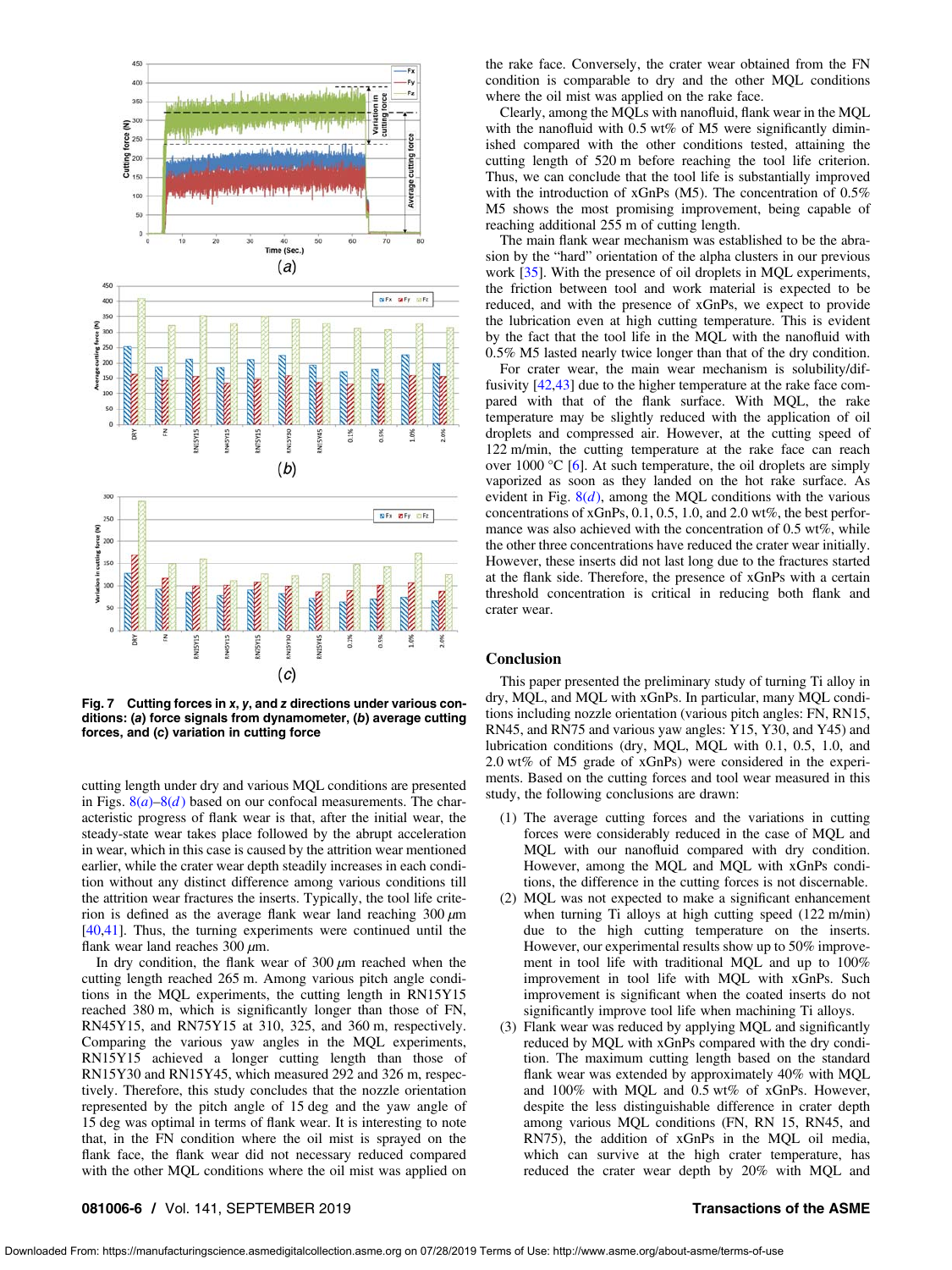<span id="page-6-0"></span>

Fig. 8 Tool wear under various conditions: (a) flank wear in various nozzle orientations, (b) crater wear in various nozzle orientations, (c) flank wear in four xGnP concentrations in nanofluid, and (d) crater wear in four xGnP concentrations in nanofluid

Journal of Manufacturing Science and Engineering SEPTEMBER 2019, Vol. 141 / 081006-7